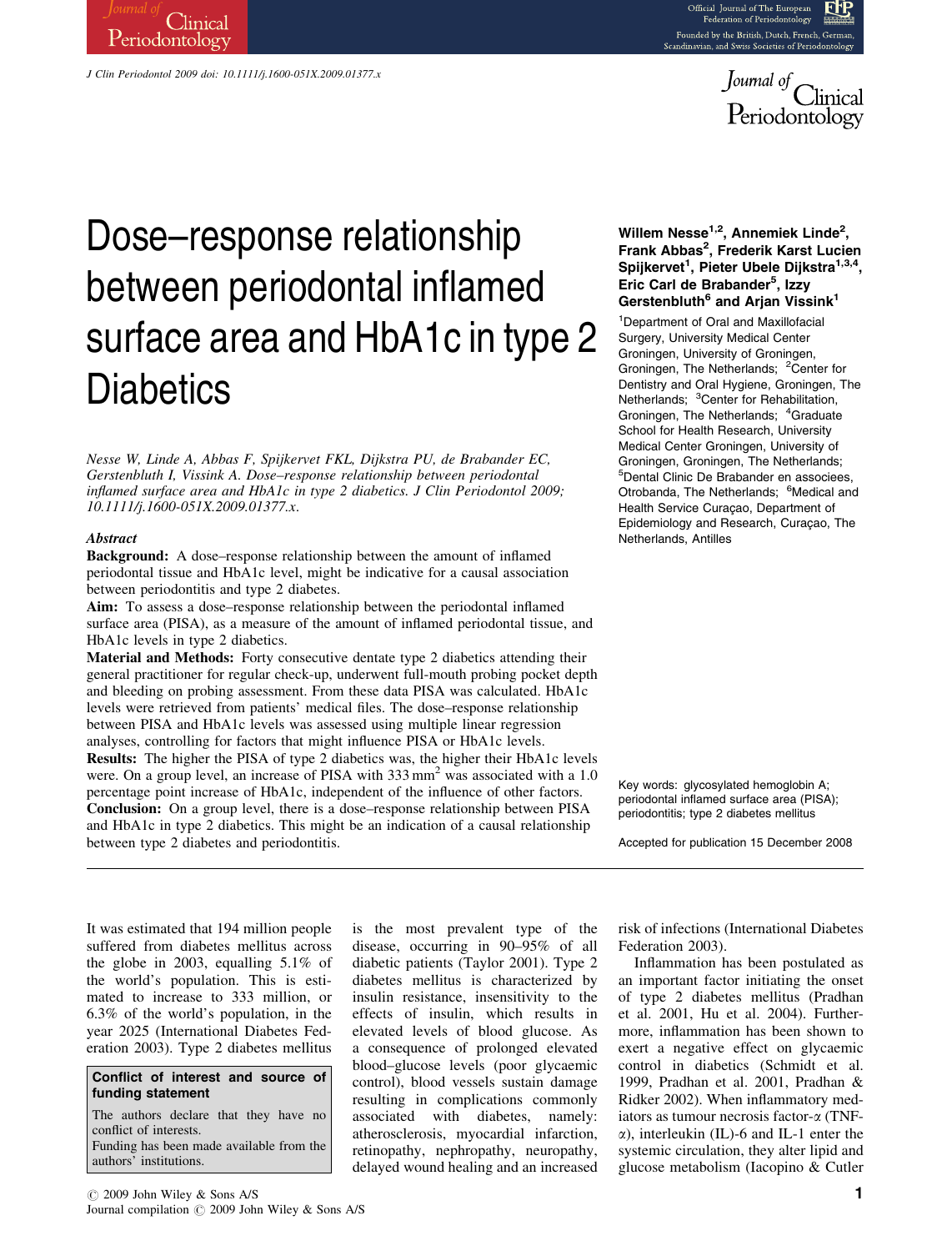2000), and induce insulin resistance (Grunfeld et al. 1990, Feingold & Grunfeld 1992, Pickup et al. 1997). Because periodontitis poses an inflammatory burden with, among others, TNF-a, IL-6 and IL-1 entering the systemic circulation (Grossi & Genco 1998, Engebretson et al. 2007), periodontitis may induce insulin resistance. In accordance, it has been shown that periodontitis has a negative effect on glycaemic control (Taylor et al. 1996, Collin et al. 1998, Saito et al. 2004). Moreover, diabetics with severe periodontitis had more diabetic complications than diabetics with mild or no periodontitis (Finestone & Boorujy 1967, Thorstensson et al. 1996). Finally, treatment of periodontitis has been shown to improve glycaemic control in type 2 diabetics (Grossi et al. 1997, Iwamoto et al. 2001, Stewart et al. 2001, Rodrigues et al. 2003, Kiran et al. 2005, Faria-Almeida et al. 2006, Navarro-Sanchez et al. 2007, O'Connell et al. 2008).

While periodontitis may be a risk factor for development or deterioration of type 2 diabetes, type 2 diabetes may also be a risk factor for the development of periodontitis. Patients with type 2 diabetes suffer from periodontitis more often and more severely than non-diabetics (Emrich et al. 1991, Collin et al. 1998, Tsai et al. 2002, Campus et al. 2005, De Silva et al. 2006, Struch et al. 2008). Hence, there may be a bilateral causal relationship between periodontitis and type 2 diabetes, with one influencing the other and vice versa.

Establishing the potentially causal nature of the association between periodontitis and diabetes requires assessing dose–response relationships between the inflammatory burden posed by periodontitis and glycaemic control. A problem that needs to be resolved is that, in contrast to glycaemic control (commonly assessed by measuring the percentage of haemoglobin that is glycated, HbA1c level), there is as yet no common way to assess the inflammatory burden posed by periodontitis.

The inflammatory burden, consisting of bacteria and inflammatory mediators entering the systemic circulation, is thought to be related to the amount of inflamed periodontal tissue. The greater the amount of inflamed periodontal tissue is, the greater the amount, and the chance of, bacteria and inflammatory mediators entering the systemic circulation may be thought to be. Therefore, classifying periodontitis as a risk factor

for other diseases should be done by a measure that quantifies the amount of inflamed periodontal tissue. Classifications of periodontitis that are currently used, take mean probing pocket depth (PPD), mean clinical attachment level (CAL) or a particular cut-off point for PPD or CAL as a means to classify or define periodontitis. Neither PPD nor CAL are appropriate to assess dose– response relationships between periodontitis and HbA1c, because PPD and CAL are linear measures that do not quantify the amount of inflamed periodontal tissue. Therefore, a new measure of periodontitis as a risk factor for other diseases was developed, the periodontal inflamed surface area (PISA) (Nesse et al. 2008).

PISA reflects the surface area of bleeding pocket epithelium in square millimetres. Because PISA quantifies the amount of inflamed periodontal tissue, it is assumed that PISA quantifies the inflammatory burden posed by periodontitis. The aim of this study was to assess a dose–response relationship between PISA and HbA1c levels in type 2 diabetics.

# Patients and Methods Patients

This study was performed on Curacao, an island that is part of the Netherlands Antilles. During a 3-month period, from September 2006 until November 2006, dentate type 2 diabetics who came for regular check-ups to their general practitioner were asked to participate in this study. The following inclusion criteria were used:

- (1) Availability of at least 1 measurement of HbA1c level in the past 3 months,
- (2) Having at least eight remaining teeth,
- (3) Not having used antibiotics in the past 3 months,
- (4) Not having received periodontal treatment in the past 6 months.

Because no data regarding the association between PISA and HbA1c exists, no formal sample size calculation could be performed. Therefore a convenience sample was taken. During the inclusion period, a total of 40 diabetic patients met the inclusion criteria. All agreed to participate in this study. All participants signed an informed consent agreement.

All patients agreed to (1) disclose data in their medical file for research purposes, (2) complete a questionnaire [assessing socio-economic status (SES), length and weight, smoking and oral hygiene practises], and (3) undergo a full-mouth PPD assessment. From the medical files, data regarding HbA1c levels, number of years since diagnosed with type 2 diabetes mellitus, and the usage of medication were retrieved.

## Materials and Methods

On the basis of education, income and profession, patients were categorized into low, middle and high SES. Length and weight were used to calculate body mass index (BMI): weight in kilograms divided by the square of height in metres. Patients were categorized into four BMI classes according to WHO classifications; underweight  $(BMI \le 18.5 \text{ kg/m}^2)$ , healthy weight (BMI  $18.5 - < 25$  kg/m<sup>2</sup>), overweight (BMI  $25 - \langle 30 \text{ kg/m}^2 \rangle$  and obesity  $(BMI \ge 30 \text{ kg/m}^2)$  (WHO 1995, 2000).

Full-mouth PPD and bleeding on probing (BOP) data on six sites per tooth were obtained using a pocket probe (PCP106, Hu-Friedy $^{(8)}$ , Chicago, IL, USA). Oral hygiene was assessed using Silness and Löe's plaque index (Loe 1967). All patients were investigated by one researcher (A. L.), then bachelor of dental surgery, who was trained during a course in clinical periodontology. Data on PPD and BOP on six sites per tooth were entered in a spreadsheet to calculate the PISA for each patient (Nesse et al. 2008). This spreadsheet can be accessed via http:// www.parsprototo.info/docs/PISA\_CAL. xls and is free for use. PISA was calculated with this spreadsheet in four steps:

- (1) After filling in PPD measurements at six sites per tooth, the computer calculates the mean PPD for each particular tooth.
- (2) The mean PPD around a particular tooth is entered into formula that translate this linear mean PPD into the periodontal epithelial surface area (PESA) for that specific tooth (Hujoel et al. 2001). The PESA for a particular tooth is the root surface area of that tooth (in  $mm<sup>2</sup>$ ) that is covered with pocket epithelium.
- (3) The PESA may consist of uninflamed pocket epithelium that does not pose an inflammatory burden. Therefore, the PESA for a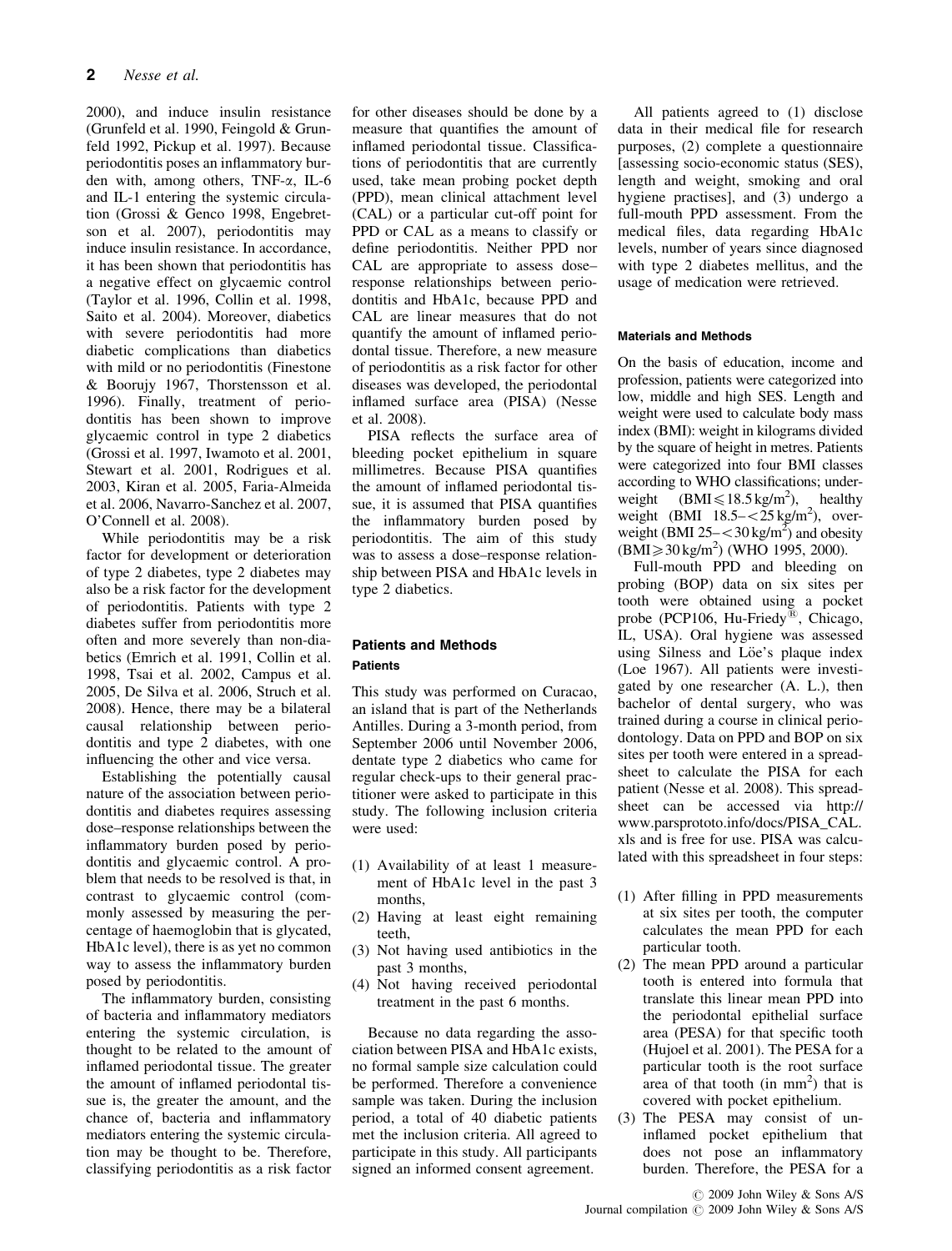particular tooth is subsequently multiplied by the proportion of sites around that tooth that was affected by BOP. If, for example, three out of the maximum of six sites were affected by BOP, the PESA of that particular tooth was multiplied by 3/ 6, thereby rendering the Periodontal Inflamed Surface Area (PISA) for that specific tooth.

(4) The sum of PISA's around each individual tooth is calculated, amounting to the total PISA within a patient's mouth.

Please read the discussion section of this paper and the article entitled ''PISA, quantifying inflammatory burden'' in an earlier version of this journal (Nesse et al. 2008) for a more detailed explanation of PISA and its calculation.

#### Statistical analysis

To analyse dose–response relationships between PISA and HbA1c levels, multiple linear regression analyses were performed. The outcome variable was HbA1c and as potential predictors PISA, sex, oral hygiene (high versus low/middle), smoking (yes versus no), and (SES; high/middle versus low), BMI and ''the number of years since diagnosed with diabetes'' were entered in the regression equation (method; stepwise backward). The significance of the contribution of the variables to the model was estimated and compared with the removal criterion  $(p = 0.1)$ . When a potential predictor met the removal criterion, it was removed from the regression model. The model was then re-estimated for the remaining predictor variables, and the process was repeated until no further predictors met the removal criterion. The residuals of the last model were checked for normality. Residuals were standardized and analyzed. Statistics were calculated using SPSS 14.0.

### **Results**

Patients' characteristics are summed up in Table 1. Our study population consisted of mainly female type 2 diabetics (83%). Only four (10%) out of the 40 included patients had a healthy weight, 90% was either overweight  $(n = 11,$ 27%) or obese  $(n = 25, 63\%)$ . HbA1c ranged from 4.9% to 14.2%, with 60% of the study population  $(n = 24)$  having an HbA1c level above the recommended

| Sex: % (numbers)                                          | 83% (33) female and 17% (7) male    |  |  |
|-----------------------------------------------------------|-------------------------------------|--|--|
| Age: mean $(\pm SD)$                                      | 58 ( $\pm$ 9.5) years               |  |  |
| Diagnosed with DM 2: median (IQR)                         | 7.0 $(2.3-12.0)$ years              |  |  |
| BMI: mean $(\pm SD)$                                      | 31.1 ( $\pm$ 4.6) kg/m <sup>2</sup> |  |  |
| WHO BMI classification: % (numbers)                       |                                     |  |  |
| Healthy: BMI 18.5 to $\langle 25 \text{ kg/m}^2 \rangle$  | $10\%$ (4)                          |  |  |
| Overweight: BMI 25 to $\langle 30 \text{ kg/m}^2 \rangle$ | $27\%$ (11)                         |  |  |
| Obese: BMI $\geq 30$ kg/m <sup>2</sup>                    | $63\%$ (25)                         |  |  |
| Oral hygiene-classification: % (numbers)                  |                                     |  |  |
| Good                                                      | $40\%$ (16)                         |  |  |
| Moderate                                                  | 32.5% (13)                          |  |  |
| Bad                                                       | 27.5% (11)                          |  |  |
| Number of teeth: mean $(\pm SD)$                          | 19(5)                               |  |  |
| SES-classification: % (numbers)                           |                                     |  |  |
| High                                                      | $17.5\%$ (7)                        |  |  |
| Middle                                                    | $35\%$ (14)                         |  |  |
| Low                                                       | 47.5% (19)                          |  |  |
| Smoking: % (numbers)                                      |                                     |  |  |
| Smoker                                                    | $5\%$ (2)                           |  |  |
| Non-smoker                                                | $95\%$ (38)                         |  |  |
| PISA: median (IQR)                                        | 151 (39–307) mm <sup>2</sup>        |  |  |
| HbA1c: mean $(\pm SD)$                                    | 7.7 ( $\pm$ 1.8)%                   |  |  |

PISA, periodontal inflamed surface area; SD, standard deviation; IQR, inter quartile range; DM 2, type 2 diabetes mellitus; BMI, body mass index; WHO, World Health Organisation; SES, socioeconomic status.

Table 2. Results from multiple linear regression analyses (models to predict HbA1c)

| Model and predictors      | ß        | <i>p</i> -value of $\beta$ | $r^2$ | 95% confidence<br>interval of $\beta$ |
|---------------------------|----------|----------------------------|-------|---------------------------------------|
| Model A                   |          |                            |       |                                       |
| Constant                  | 7.017    | < 0.001                    | 0.175 | 6.289-7.744                           |
| <b>PISA</b>               | 0.003    | 0.001                      |       | $0.001 - 0.005$                       |
| Model B                   |          |                            |       |                                       |
| Constant                  | 6.874    | < 0.001                    | 0.367 | $6.107 - 7.641$                       |
| <b>PISA</b>               | 0.003    | < 0.001                    |       | $0.002 - 0.005$                       |
| SES high/middle           | $-1.055$ | 0.012                      |       | $-1.866$ to $-0.244$                  |
| Years diagnosed with DM 2 | 0.048    | 0.093                      |       | $-0.008$ to 0.104                     |

Model A is the resulting model from the regression analysis of all patients.

Model B is the resulting model from the regression analysis excluding one extreme outlier. Dependent variable: HbA1c(%); independent variables initially entered into the model: sex, oral

hygiene, body mass index; PISA, periodontal inflamed surface area; SES, socio-economic status, years since diagnosed with type 2 diabetes mellitus (DM 2).

p, probability; a p-value of  $\leq 0.05$  was considered statistically significant;  $\beta$ , unstandardized coefficient.

7.0%. The PISA ranged from 0 to 1087 mm<sup>2</sup>, median of 151 mm<sup>2</sup>, with an inter-quartile range of  $39-307$  mm<sup>2</sup>. Only two patients smoked.

In the multiple linear regression analysis it appeared that PISA ( $\beta = 0.003$ , 95% CI =  $0.001 - 0.005$ ) was the only predictor significantly associated with HbA1c level,  $r^2 = 17.5\%$  (Table 2; model A). However, when plotting standardized residuals we found one extreme outlier (Fig. 1). For that case there was a large difference between the observed and predicted value of HbA1c. The outlier was deleted and the regression analysis was repeated (Table 2; model B), after which residuals were normally distributed.

The results indicate that on a group level, an increase in PISA of  $1 \text{ mm}^2$  is associated with a rise in HbA1c of 0.003% (Table 2, Fig. 1). This means that on a group level, an increase of PISA of  $333 \text{ mm}^2$  is associated with an increase in HbA1c of 1.0 percentage point.

#### **Discussion**

This study shows that a dose–response relationship exists between control of blood–glucose levels over time (HbA1c) and the amount of inflamed periodontal tissue (PISA) in type 2 diabetics. Namely, on a group level, an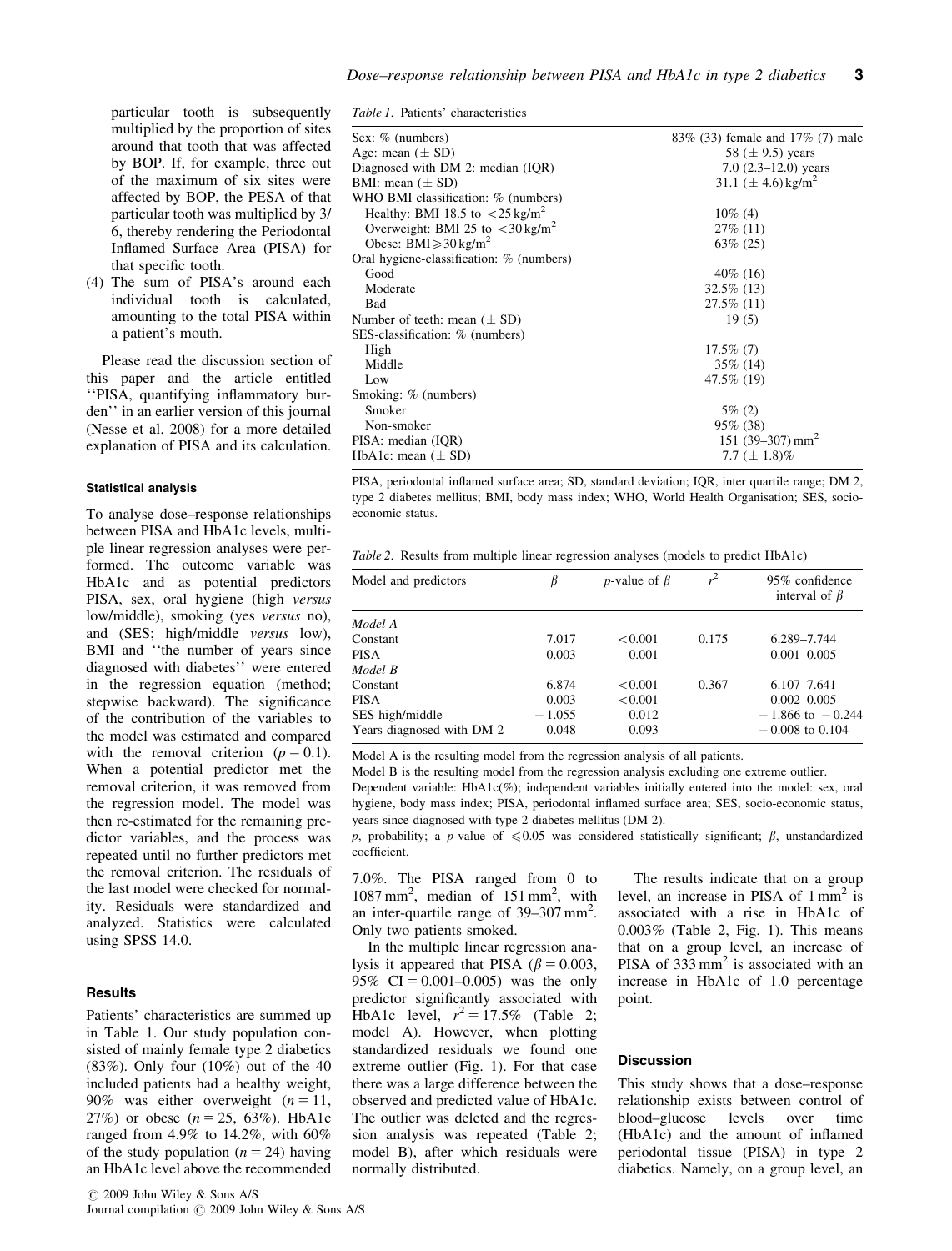

Fig. 1. Dose–response relationship between periodontal inflamed surface area and HbA1c.

increase in PISA of  $333 \text{ mm}^2$  is associated with an increase of HbA1c with 1.0% (Fig. 1, Table 2, model A). Similarly a decrease in PISA of  $333 \text{ mm}^2$  is associated with a decrease of HbA1c with 1.0%. This dose–response relationship appeared to be independent of factors as sex, oral hygiene, SES, BMI, smoking and the number of years since diagnosed with type 2 diabetes mellitus, when all patients were included in the analysis.

When the analysis was repeated without the outlier with the unusually high standard residual, the  $\beta$  for PISA was basically unchanged (Table 2, model B). However, SES and number of years since diagnosed with type 2 diabetes mellitus were added as predictors of HbA1c. The explained variance increased from 17.5% (model A) to 36.7% (model B). Model B appeared to strengthen the notion of an association between PISA and HbA1c, because the lower bound of the 95% confidence interval went up from 0.001 (model A) to 0.002 (model B).

Although a decrease of Hb1Ac with 1.0 percentage point seems to be minor at a first glance, it should be noted that a decrease of HbA1c with 1.0 percentage point is associated with a 25% reduction of the risk of dying from cardiovascular diseases (Balady et al. 2007). Because treatment of periodontitis has been shown to improve glycaemic control in type 2 diabetics (Grossi et al. 1997, Iwamoto et al. 2001, Stewart et al. 2001, Rodrigues et al. 2003, Kiran et al. 2005, Faria-Almeida et al. 2006, Navarro-Sanchez et al. 2007, O'Connell et al. 2008) the potential benefit of reducing the PISA, in case of a causal association between PISA and HbA1c, might be high. For example, 25% of our

population has a PISA above 300 mm<sup>2</sup>. Reducing these patients' PISA might reduce HbA1c by up to 1 percentage point, thereby potentially reducing their risk of dying from cardiovascular diseases by up to 25% (Balady et al. 2007). However, because the effect of periodontal treatment on diabetic control and systemic inflammation are not proven beyond doubt, there is a need to perform large well-designed randomized controlled clinical trials to establish the benefit of periodontal treatment to glycaemic control in type 2 diabetics (Kinane & Bouchard 2008). These studies could simultaneously elucidate the potential causal nature of the association between periodontitis and glycaemic control.

Type 2 diabetics suffer from periodontitis more often and more severely than non-diabetics (Emrich et al. 1991, Collin et al. 1998, Tsai et al. 2002, Campus et al. 2005, De Silva et al. 2006, Struch et al. 2008). The dose– response relationship between PISA and HbA1c may also be explained in this light, i.e. type 2 diabetics with poor glycaemic control (high HbA1c) might be more likely to develop severe periodontitis (high PISA). Whether periodontitis deteriorates glycaemic control or diabetes causes periodontitis, measures that safeguard periodontal health may need to become part of regular care of patients with poorly controlled type 2 diabetes, if it is proven that HbA1c is indeed causally related to PISA.

Recently it was posed that PISA predicts the probability of periodontitis to cause or deteriorate other diseases by quantifying the inflammatory burden posed by periodontitis (Nesse et al. 2008). This study revealed that PISA indeed appears to be a valuable tool to

assess dose–response relationships between the amount of inflamed periodontal tissue and a well-defined disease activity parameter as HbA1c. However, further studies are needed to confirm that PISA quantifies the inflammatory burden posed by periodontitis. This could be done by assessing dose– response relationships between PISA and blood levels of inflammatory mediators as TNF-a, IL-6 and IL-1.

A limitation of this study is the relatively low sample size of 40 type 2 diabetics. Reservations should be held about generalizing results from studies with a small sample size. Another limitation that could hinder generalization of our results, is that all patients included in this study were of mixed black origin living in the Netherlands Antilles, 90% of the study population was either overweight or obese, and 83% was female. Ethnicity may be an effect modifier in the relationship between PISA and HbA1c, as could BMI and sex (although we controlled for the effects the latter two). In other words, obese women of mixed black origin from the Netherlands Antilles might have a different dose–response relationship between PISA and HbA1c than male patients of different weight and ethnic origin. Regardless of the existence of effect modification, this study shows a clear dose–response relationship between PISA and HbA1c. Although this dose–response relationship may differ depending on the presence of effect modifiers, given the large number of studies showing an association between diabetes and periodontitis across different populations, the dose– response relationship might be present in other populations as well.

It should be noted that the original PISA calculation using the online spreadsheet (http://www.parsprototo.info/docs/PISA\_CAL.xls) requires CAL and recession measurements to be filled in. Given the absence of data on recession measurements, for this study, we were forced to enter PPD measurements into the spreadsheet as CAL and enter recession measurements into the spreadsheet as zero. Using PPD instead of CAL measurements, i.e. ignoring the presence of recessions, may lead to a slight overestimation of true PISA (Nesse et al. 2008). However, this underestimation is likely small and can most probably be neglected. Moreover, the underestimation applies to the study population as a whole and thus unlikely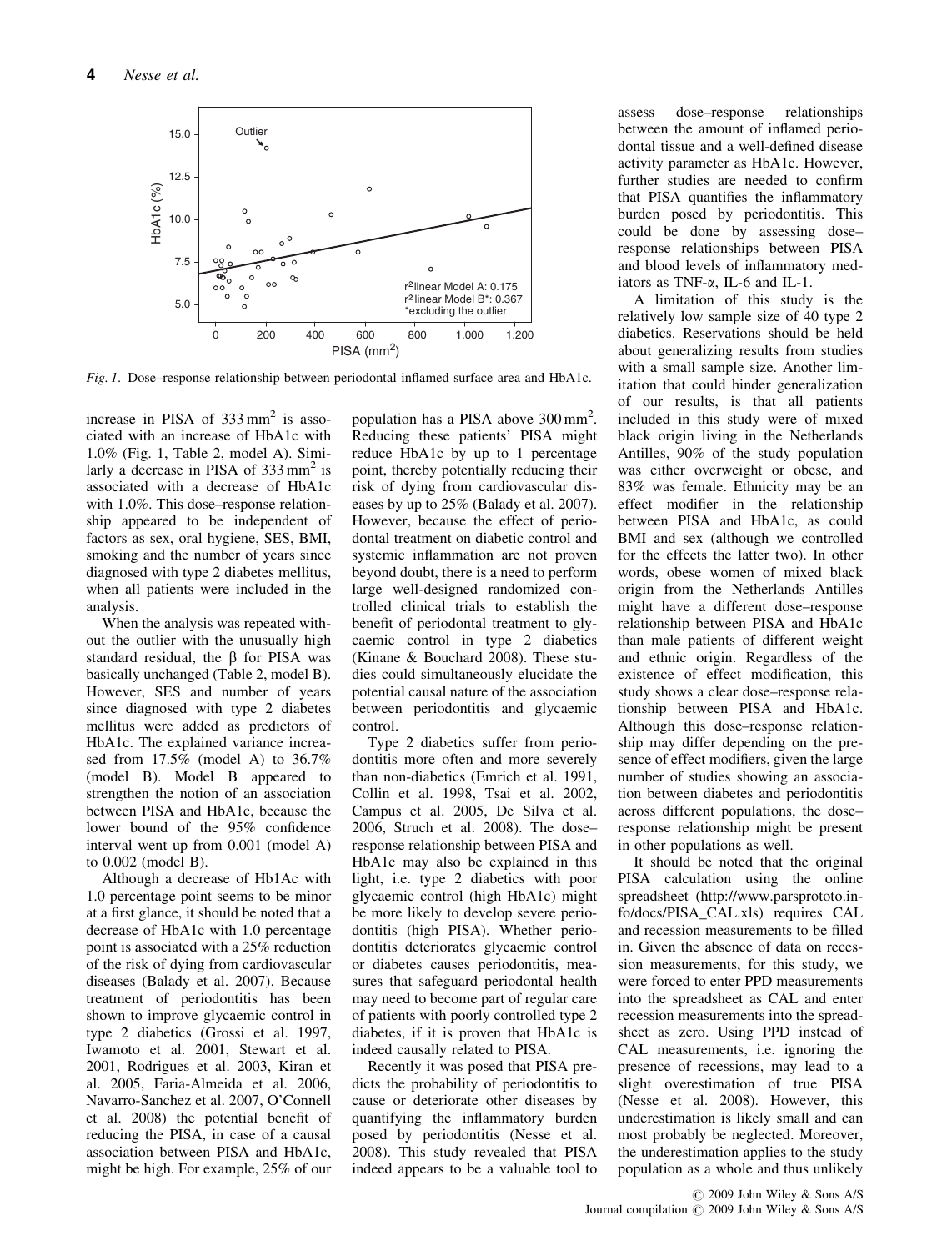effects the dose–response relationship between PISA and HbA1c levels currently observed.

In conclusion this study shows that there is a dose–response relationship between HbA1c levels and PISA, in type 2 diabetics. Namely, on a group level, an increase in PISA with 333 mm<sup>2</sup> is associated with an increase of HbA1c with 1.0 percentage point. This doseresponse relationship might be an indication of a causal relationship between PISA and HbA1c. Additional studies are needed to confirm that there is indeed a causal nature underlying the observed association between PISA and HbA1c. Furthermore, this study suggests that PISA is a useful tool to assess dose– response relationships between the amount of inflamed periodontal tissue and HbA1c. However, studies still have to confirm that PISA does indeed quantify the inflammatory burden posed by periodontitis.

#### **References**

- Balady, G. J., Williams, M. A., Ades, P. A., Bittner, V., Comoss, P., Foody, J. M., Franklin, B., Sanderson, B. & Southard, D. (2007) Core components of cardiac rehabilitation/secondary prevention programs: 2007 update: a scientific statement from the American Heart Association Exercise, Cardiac Rehabilitation, and Prevention Committee, the Council on Clinical Cardiology; the Councils on Cardiovascular Nursing, Epidemiology and Prevention, and Nutrition, Physical Activity, and Metabolism; and the American Association of Cardiovascular and Pulmonary Rehabilitation. Circulation 115, 2675–2682.
- Campus, G., Salem, A., Uzzau, S., Baldoni, E. & Tonolo, G. (2005) Diabetes and periodontal disease: a case–control study. Journal of Periodontology 76, 418–425.
- Collin, H. L., Uusitupa, M., Niskanen, L., Kontturi-Narhi, V., Markkanen, H., Koivisto, A. M. & Meurman, J. H. (1998) Periodontal findings in elderly patients with non-insulin dependent diabetes mellitus. Journal of Periodontology 69, 962-966.
- De Silva, N. T., Preshaw, P. M., Taylor, J. J., Jayaratne, S. D., Heasman, P. A. & Fernando, D. J. (2006) Periodontitis: a complication of type 2 diabetes in Sri Lankans. Diabetes Research and Clinical Practice 74, 209–210.
- Emrich, L. J., Shlossman, M. & Genco, R. J. (1991) Periodontal disease in non-insulindependent diabetes mellitus. Journal of Periodontology 62, 123–131.
- Engebretson, S., Chertog, R., Nichols, A., Hey-Hadavi, J., Celenti, R. & Grbic, J. (2007) The severity of periodontal disease is associated with the development of glucose intolerance

in non-diabetics: the Hisayama study. Journal of Clinical Periodontology 34, 18–24.

- Faria-Almeida, R., Navarro, A. & Bascones, A. (2006) Clinical and metabolic changes after conventional treatment of type 2 diabetic patients with chronic periodontitis. Journal of Periodontology 77, 591–598.
- Feingold, K. R. & Grunfeld, C. (1992) Role of cytokines in inducing hyperlipidemia. Diabetes 41 (Suppl. 2), 97–101.
- Finestone, A. J. & Boorujy, S. R. (1967) Diabetes mellitus and periodontal disease. Diabetes 16, 336–340.
- Grossi, S. G. & Genco, R. J. (1998) Periodontal disease and diabetes mellitus: a two-way relationship. Annals of Periodontology 3, 51–61.
- Grossi, S. G., Skrepcinski, F. B., DeCaro, T., Robertson, D. C., Ho, A. W., Dunford, R. G. & Genco, R. J. (1997) Treatment of periodontal disease in diabetics reduces glycated hemoglobin. Journal of Periodontology 68, 713–719.
- Grunfeld, C., Soued, M., Adi, S., Moser, A. H., Dinarello, C. A. & Feingold, K. R. (1990) Evidence for two classes of cytokines that stimulate hepatic lipogenesis: relationships among tumor necrosis factor, interleukin-1 and interferon-alpha. Endocrinology 127, 46–54.
- Hu, F. B., Meigs, J. B., Li, T. Y., Rifai, N. & Manson, J. E. (2004) Inflammatory markers and risk of developing type 2 diabetes in women. Diabetes 53, 693–700.
- Hujoel, P. P., White, B. A., Garcia, R. I. & Listgarten, M. A. (2001) The dentogingival surface area revisited. Journal of Periodontol Research 36, 48–55.
- Iacopino, A. M. & Cutler, C. W. (2000) Pathophysiological relationships between periodontitis and systemic disease: recent concepts involving serum lipids. Journal of Periodontology 71, 1375–1384.
- International Diabetes Federation. (2003) Electronic version of Diabetes Atlas: http:// www.eatlas.idf.org/webdata/docs/ Atlas%202003-Summary.pdf
- Iwamoto, Y., Nishimura, F., Nakagawa, M., Sugimoto, H., Shikata, K., Makino, H., Fukuda, T., Tsuji, T., Iwamoto, M. & Murayama, Y. (2001) The effect of antimicrobial periodontal treatment on circulating tumor necrosis factor-alpha and glycated hemoglobin level in patients with type 2 diabetes. Journal of Periodontology 72, 774–778.
- Kinane, D. & Bouchard, P. (2008) Periodontal diseases and health: consensus report of the sixth European workshop on periodontology. Journal of Clinical Periodontology 35, 333– 337.
- Kiran, M., Arpak, N., Unsal, E. & Erdogan, M. F. (2005) The effect of improved periodontal health on metabolic control in type 2 diabetes mellitus. Journal of Clinical Periodontology 32, 266–272.
- Loe, H. (1967) The gingival index, the plaque index and the retention index systems. Journal of Periodontology 38 (Suppl. 6), 610– 616.
- Navarro-Sanchez, A. B., Faria-Almeida, R. & Bascones-Martinez, A. (2007) Effect of non-

surgical periodontal therapy on clinical and immunological response and glycaemic control in type 2 diabetic patients with moderate periodontitis. Journal of Clinical Periodontology 34, 835–843.

- Nesse, W., Abbas, F., van der Ploeg, I., Spijkervet, F. K., Dijkstra, P. U. & Vissink, A. (2008) Periodontal inflamed surface area: quantifying inflammatory burden. Journal of Clinical Periodontology 35, 668–673.
- O'Connell, P. A., Taba, M., Nomizo, A., Foss Freitas, M. C., Suaid, F. A., Uyemura, S. A., Trevisan, G. L., Novaes, A. B., Souza, S. L., Palioto, D. B. & Grisi, M. F. (2008) Effects of periodontal therapy on glycemic control and inflammatory markers. Journal of Periodontology 79, 774–783.
- Pickup, J. C., Mattock, M. B., Chusney, G. D. & Burt, D. (1997) NIDDM as a disease of the innate immune system: association of acute-phase reactants and interleukin-6 with metabolic syndrome X. Diabetologia 40, 1286–1292.
- Pradhan, A. D., Manson, J. E., Rifai, N., Buring, J. E. & Ridker, P. M. (2001) C-reactive protein, interleukin 6, and risk of developing type 2 diabetes mellitus. JAMA 286, 327–334.
- Pradhan, A. D. & Ridker, P. M. (2002) Do atherosclerosis and type 2 diabetes share a common inflammatory basis? European Heart Journal 23, 831–834.
- Rodrigues, D. C., Taba, M. J., Novaes, A. B., Souza, S. L. & Grisi, M. F. (2003) Effect of non-surgical periodontal therapy on glycemic control in patients with type 2 diabetes mellitus. Journal of Periodontology 74, 1361–1367.
- Saito, T., Shimazaki, Y., Kiyohara, Y., Kato, I., Kubo, M., Iida, M. & Koga, T. (2004) The severity of periodontal disease is associated with the development of glucose intolerance in non-diabetics: the Hisayama study. Journal of Dental Research 83, 485–490.
- Schmidt, M. I., Duncan, B. B., Sharrett, A. R., Lindberg, G., Savage, P. J., Offenbacher, S., Azambuja, M. I., Tracy, R. P. & Heiss, G. (1999) Markers of inflammation and prediction of diabetes mellitus in adults (Atherosclerosis Risk in Communities study): a cohort study. Lancet 353, 1649–1652.
- Stewart, J. E., Wager, K. A., Friedlander, A. H. & Zadeh, H. H. (2001) The effect of periodontal treatment on glycemic control in patients with type 2 diabetes mellitus. Journal of Clinical Periodontology 28, 306-310.
- Struch, F., Dau, M., Schwahn, C., Biffar, R., Kocher, T. & Meisel, P. (2008) Interleukin-1 gene polymorphism, diabetes, and periodontitis: results from the Study of Health in Pomerania (SHIP). Journal of Periodontology 79, 501–507.
- Taylor, G. W. (2001) Bidirectional interrelationships between diabetes and periodontal diseases: an epidemiologic perspective. Annals of Periodontology 6, 99–112.
- Taylor, G. W., Burt, B. A., Becker, M. P., Genco, R. J., Shlossman, M., Knowler, W. C. & Pettitt, D. J. (1996) Severe periodontitis and risk for poor glycemic control in patients with non-insulin-dependent diabetes mellitus. Journal of Periodontology 67, 1085–1093.

 $\oslash$  2009 John Wiley & Sons A/S Journal compilation  $\odot$  2009 John Wiley & Sons A/S